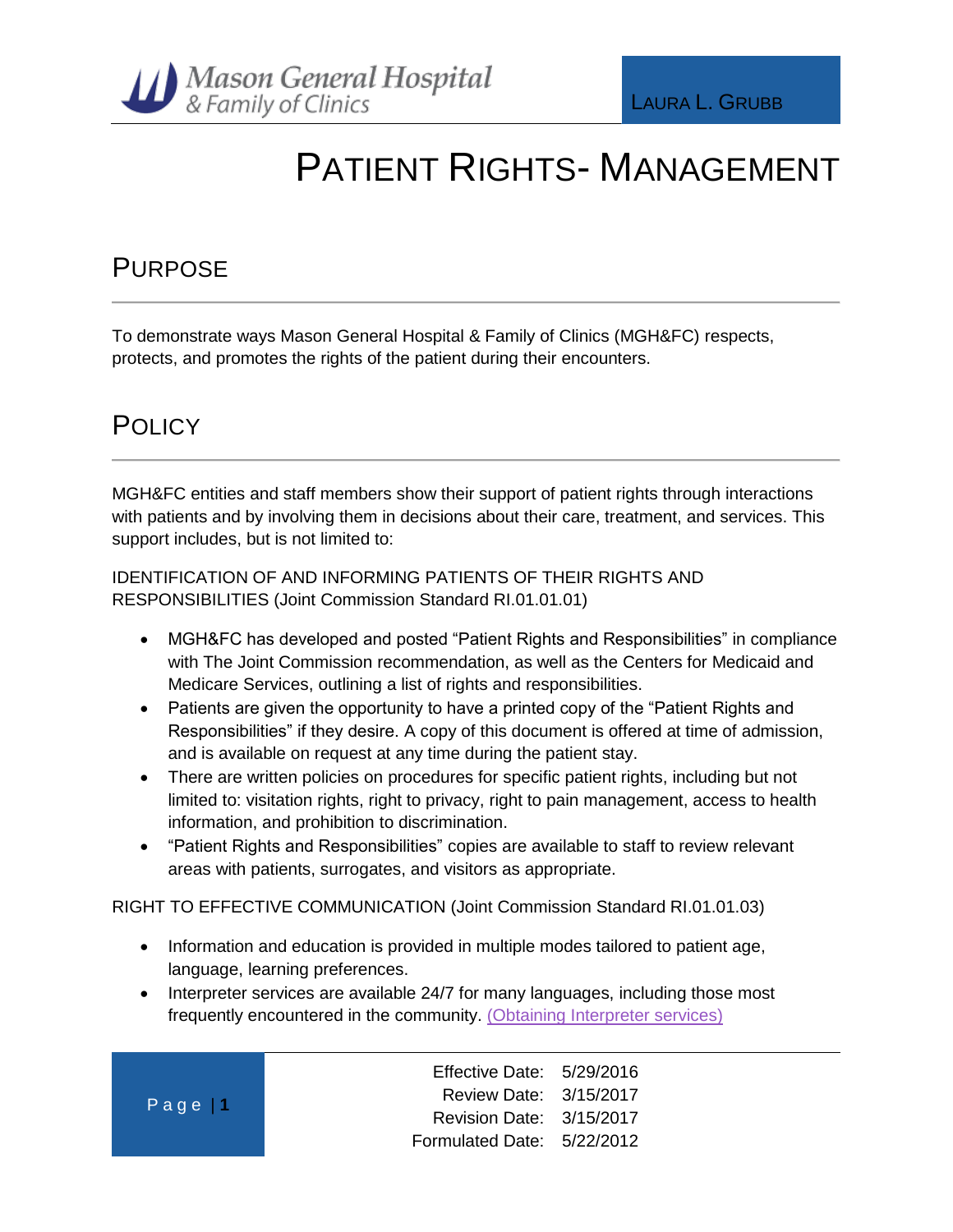

# PATIENT RIGHTS- MANAGEMENT

• Provisions are made for learning barriers and impairments, such as for vision and hearing deficits.

RIGHT TO PARTICIPATE IN CARE DECISIONS (Joint Commission Standard RI.01.02.01)

• Information about treatment, outcomes, services, and plan of care is provided at multiple points during the patient stay, from their Licensed Independent Practitioner and the MGH&FC staff; this includes involvement of the patient for preferences, educational activities, decision making, and the right to refuse care.

RIGHT TO [INFORMED CONSENT](http://phd1/mghfc/policies-and-procedures/Library/Informed%20Consent.docx) (Joint Commission Standard RI.01.03.01, RI.01.03.03 and RI.01.03.05)

• There are written policies in place for informed consent and refusal

RIGHT TO KNOW CARE PROVIDERS (Joint Commission Standard RI.01.04.01, RI.01.04.03)

• Provider information will be provided upon request.

RIGHT TO PARTICIPATE IN END-OF-LIFE DECISIONS (Joint Commission Standard RI.05.01)

- There are written policies for end-of-life care and surrogacy [\(Advance Directives\)](http://phd1/mghfc/policies-and-procedures/Library/Advance%20Directive.docx)
- Palliative care orders are obtained and implemented as desired by patients or their surrogates.

PERSONAL RIGHTS (Joint Commission Standards (RI.01.06.01, RI.01.06.03, RI.01.06.05, RI.01.06.09)

- There are written policies regarding the right to be free from neglect; exploitation; and verbal, mental, physical and sexual abuse, and for evaluation of any complaints of neglect, exploitation and abuse.
- Private telephone and mail services are available for all patients.
- Contact information is provided for MGH&FC Compliance Officer and Privacy Officer as well as the Department of Health Hotline. Advocacy and support contacts are provided on request; these referral numbers are maintained by the Discharge Planning Department.
- There are written policies regarding complaint management.

Effective Date: 5/29/2016 Review Date: 3/15/2017 Revision Date: 3/15/2017 Formulated Date: 5/22/2012